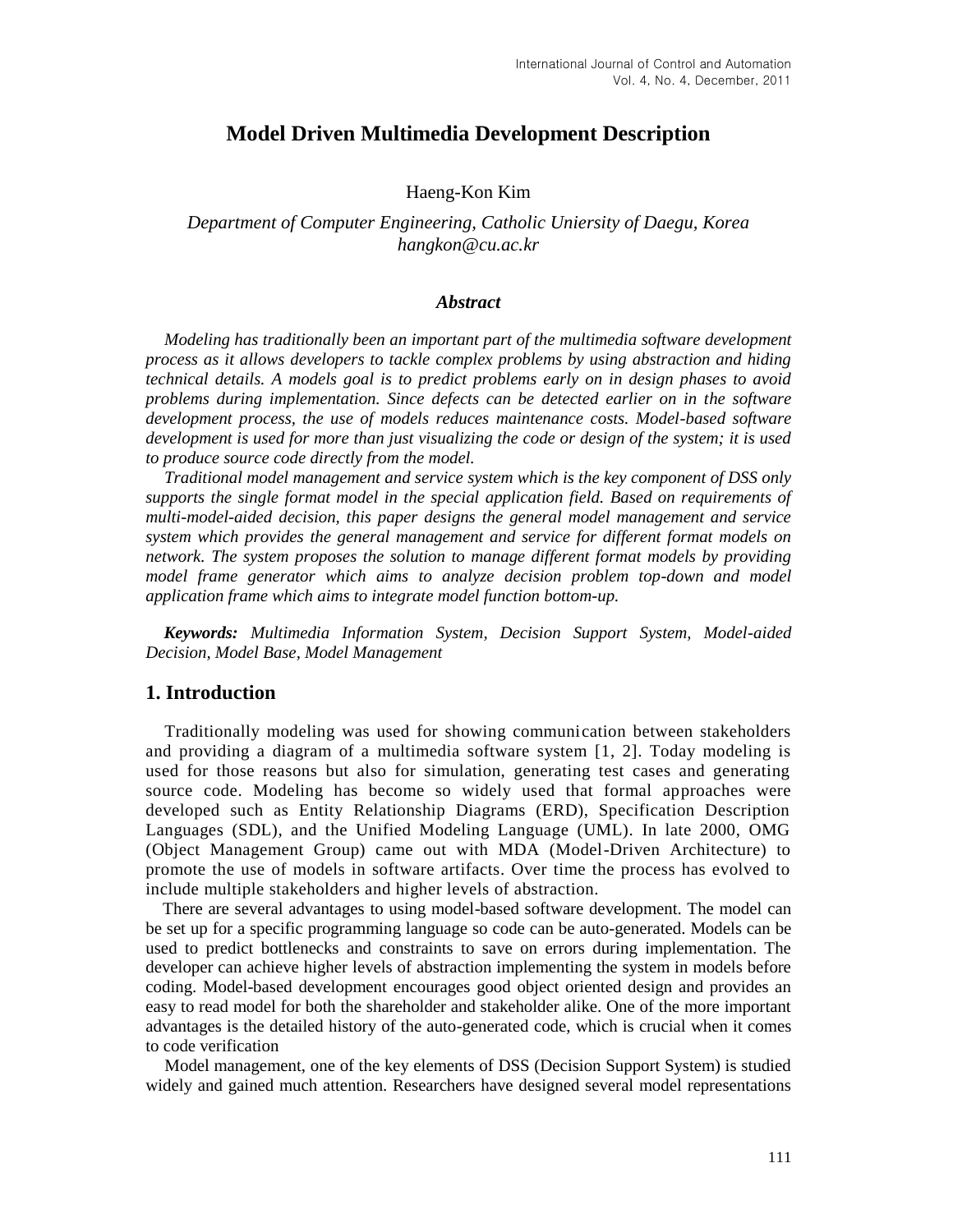on the basis of advanced technologies of software and hardware, and implemented many systems which are used on model management, composition and model services [1, 3-8]. Though the series of significant productions have provided the solutions of the model-aided decision at present, there are hardly any provide general management and service for the different format models on network.

As information industry develops, model-aided decision is paid more and more attentions. Lager numbers of the resources of the basic models and profession models are the foundation of model-aided decision, while arise unprecedented challenge, for example, since the models are developed and rebuilt in different technology architectures, which cause the distributed locations and heterogeneous techniques. However, few solutions are effective to manage model resources whose formats are different on network. The model resources as stationary terms in control process, which are developed for special application and used in one way, are not shared and used sufficiently. Therefore it is necessary for the model management and services system to manage models whose formats are different on network and provide several assorted solutions to share models.

For actual production's deficiencies, under model-aided decision's requirements, this paper designs and implements the general model management and service system which manages several models compiled to different formats such as DLL, COM, EXE and Web Services and provides two mechanisms to support these functions. One aims at decision problem in the way of top-down and the other aims at functions integration in the way of bottom-up. The system provides the solution to share and apply the heterogeneous decision models.

## **2. Related Works**

### **2.1. Model Execution**

Modeling for execution is not a new concept, as this approach has been used in traditional software and system development for a while. This technique always starts with a high level platform independent model (PIM) that is often expressed in some visual language. This model might then be translated or transformed into a platform specific model (PSM) in a particular programming language for a particular platform, which then can be compiled or interpreted for execution. In fact, this methodology uses the principles of Object Management Group's (OMG) Model Driven Architecture (MDA). Figure 1 depicts the relationship between the models.



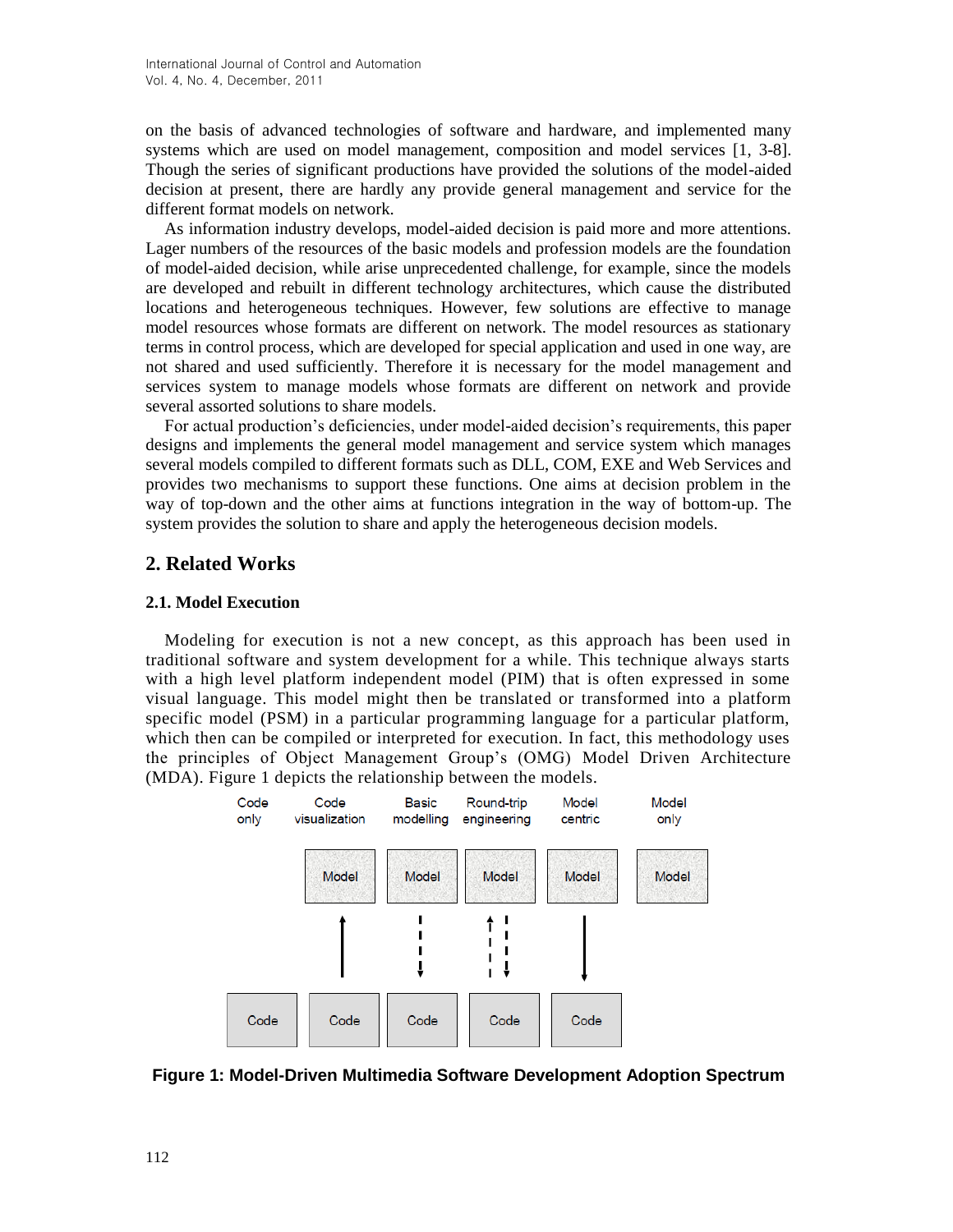The model-driven architecture starts with the well-known and long established idea of separating the specification of the system's operation from the details of how that system uses the capabilities of its platform. The three primary goals of MDA are portability, interoperability, and reusability through architectural separation of concerns. BPM solution delivery is a new business-driven and process-centric way of delivering applications. It can and should use the best practices we have learned over decades of software development and system engineering. MDA principles can certainly apply here, but because BPM solution delivery is unique in that it puts more emphasis on iterative business design and requires more involvement of business users and analysts, there are special considerations when adopting modeling for execution techniques. Many companies have been using modeling for execution methodology and techniques for solution delivery based on the WebSphere BPM product suite. Figure 2 illustrates the typical transition from business model to technical business model to implementation model.



**Figure 2. Business Model to Multimedia Implementation Model**

A business analyst or business process architect creates a business model in Business Modeler in either the Basic or Advanced mode. The business model graphically represents the business process and uses semantics relevant to business analysts and subject matter experts. The business model might also be used for simulation.

A technical business analyst or technical process architect refines the model in Process Server mode, producing a technical business model that graphically represents the business process for implementation and begins to translate the business semantics into technical semantics. The technical business analyst exports the technical business model from Business Modeler as a project interchange file, which is a .zip file containing all the run time artifacts that make up the implementation model.

A process architect or integration developer imports the implementation model into Integration Developer. The implementation model graphically represents the business process to be implemented. The integration developer further refines the model and completes translating the business semantics into technical semantics.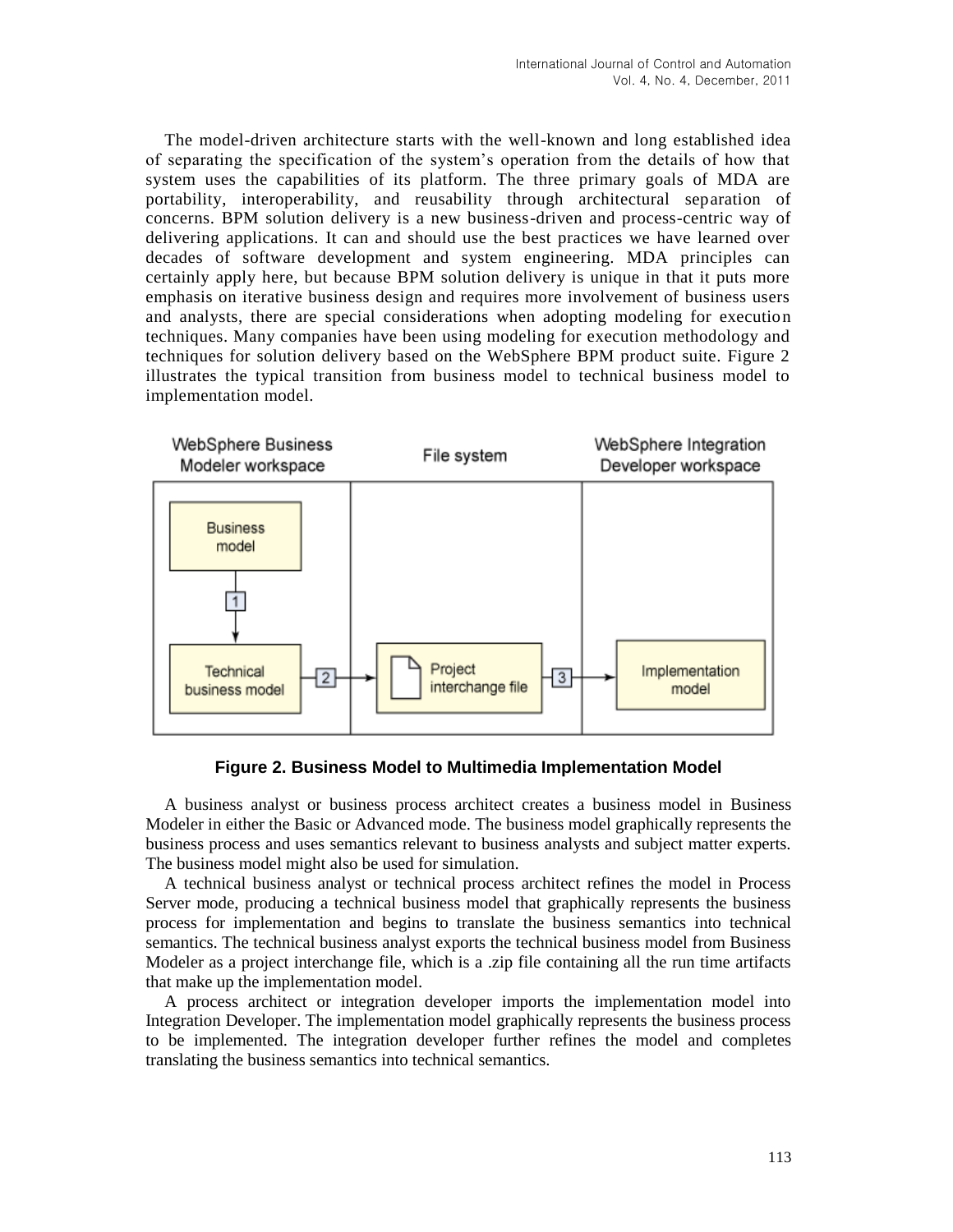### **2.2. Multimedia Model Description Information**

Model description information which is foundation of model management and shared services should be describable, practical and detailed. There are three levels to describe model information: syntax, semantic and pragmatics as in Figure 3.

Model pragmatics information which is about model classification, model function and version contain the following information:

-Model name;

-Model information about the application

domain and classification, by which models are describe from several different aspects;

-Model function;

-Model version.



**Figure 3.Multimedia Model Description Method**

Model semantic information which is about model principle, instruction of the development, results of check and interface parameters information contain the following information:

- Model principle;
- Model instruction of the development;
- Developers information;
- Version modified information;
- Authorization information;
- Verification information;
- Information of methods provided by model and whose function;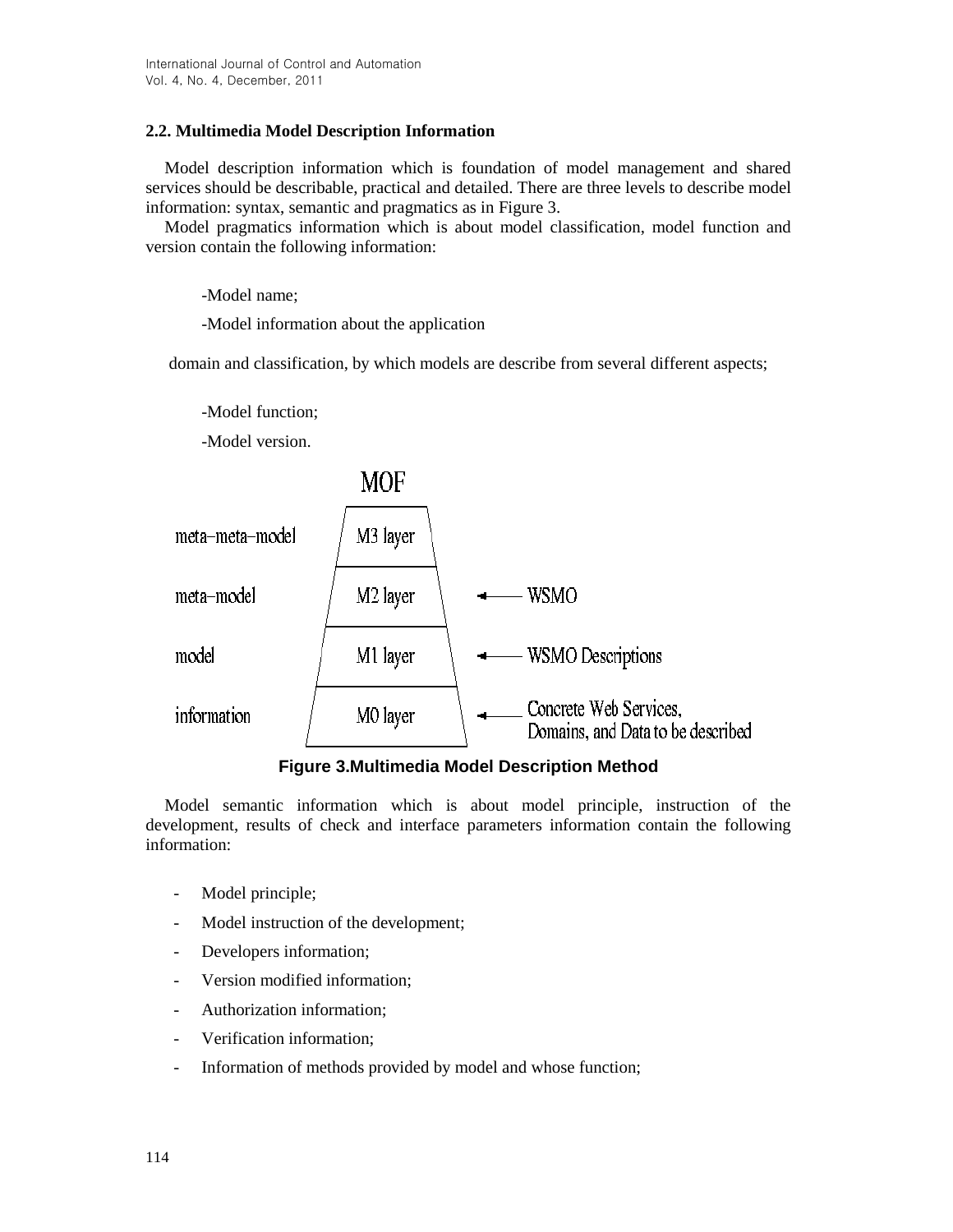- Information of in-out parameters
- Information about files associated the model such as data files, help files, source files, reference files, temp files, etc. Model syntax information which is about model's formats, orientations and grammatical structure of the in-out parameters contain the following information:
- Information about environment under which models are developed and running.
- Model formats;
- Location information of the model resources such as IP and port of the model service provider, file path, web services path and so on;
- Information about how to invoke the methods of the model such as class name, method name, the count of parameters and so on;
- In-out parameters information such as ID, input or output tag, name, type, length, precision, default value, max value, min value and so on.

We classify the model description and services component for interaction of MDA. The model description pattern consists of a meta model for MDA infrastructure, with the service interaction points, or end points, shown in Table 1.

| Model name                    | Based on the meta-model of the message under consideration (The ESB<br>should be capable of supporting different types of message models<br>flowing between the service provider and service requestor, thus creating<br>a message-model-agnostic exchange.) |
|-------------------------------|--------------------------------------------------------------------------------------------------------------------------------------------------------------------------------------------------------------------------------------------------------------|
| Model<br>Information          | Capabilities to federate, replicate, and transform disparate data sources                                                                                                                                                                                    |
| Model function<br>and version | Control capabilities to manage the message flow and interactions across<br>multiple services according to business processes and flows.                                                                                                                      |
| Model Interaction             | Capabilities and functions to deliver content and data using a portal, or<br>other related Web technologies, to consumers or users.                                                                                                                          |
| <b>Model Partner</b>          | Capabilities to integrate partner electronic data interchange (EDI) and<br>legacy systems into the corporate enterprise architecture                                                                                                                         |
| Model<br>Application          | Capabilities for service consumers to be called by the business<br>application services                                                                                                                                                                      |
| <b>Model Access</b>           | Capabilities to integrate core applications with external data repositories<br>and packaged applications                                                                                                                                                     |

**Table 1. Multimedia Model Description Design**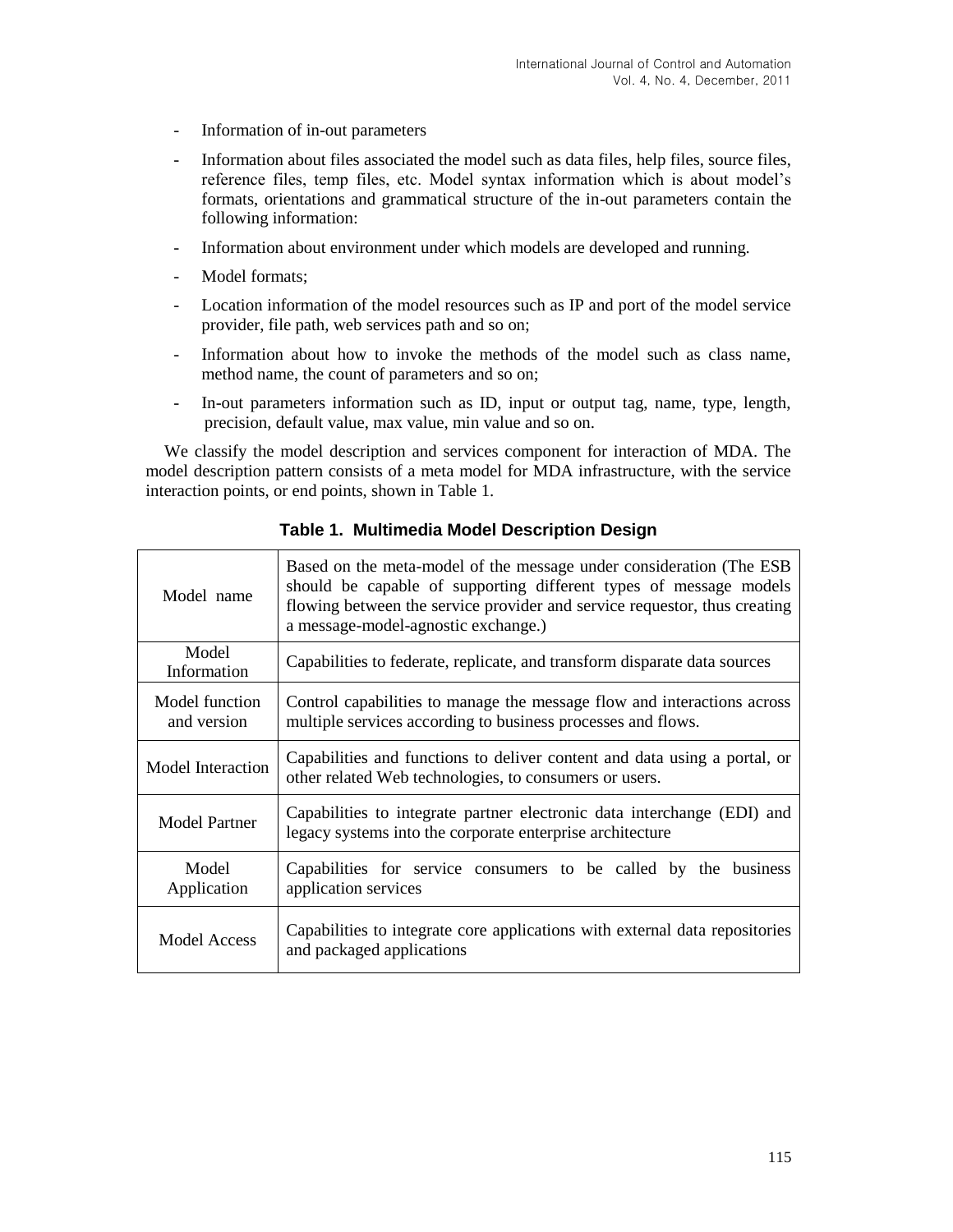# **3. Model Driven Multimedia Development Description**

### **3.1. System Design**

On the basic principle and design philosophy, centralized management, unified service and flexibly configure, the general model management and service system is divided into four tools: model description tool, model information management tool, model application tool and model service tool, and is deployed into three nodes on network: model information management node, model service node and mode application node. Figure 4 describes the system which is flexibly configured based on actual environment and situation: (1) the database servers are either configured on the separate node or attached to other nodes; (2) the minimum system which can be found by these nodes that integrated into one computer; (3) there can be several model application nodes and model service nodes in one system.



**Figure 4. System of Multimedia Model Description**

1) Model description tool. It semiautomatic converts the model resource such as DLL, COM, EXE and Web Services to the standard model information description files on the model service node, and automatic generate standard managed code based model resource, which is foundation of providing unified model service.

2) Model information management tool. It is located on the model information node, whose main functions are as follows: (1) receive the files noted about model description information from model service nodes and register the standard model description information into the model information base; (2) logout model description information from model information base passively or initiatively; (3) find and select model description information from model information according to users' requirement; (4) update model description information by sending requirement from the model service nodes; (5) to classify and apply models, build and modify classification system dynamically.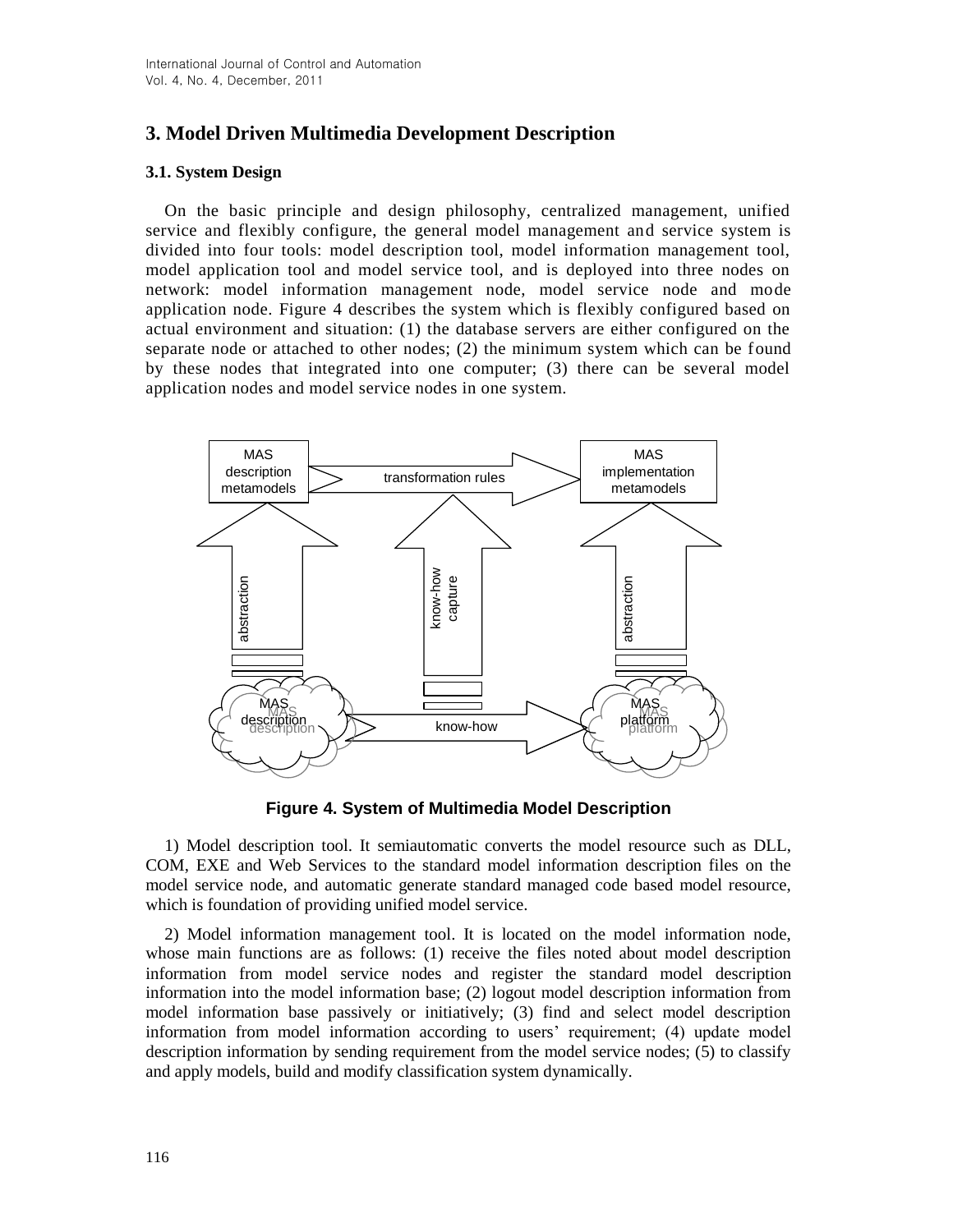3) Model application tool. It provides two mechanisms to support model-aided decision on model application nodes: (1) as model functions are converged, the tool allows to assemble available models bottom-up into combination models to solve decision problem, just like building block. Reference [9] presents the principle and process. (2) As analyzing decision problems, the tool allows disassembling decision problems step by step top-down into several interactional meta-problems which are associated to available models, and then automatic generates combination models frame accorded with decision problems solution logic by this way, Reference [10] presents the principle and process. The first mechanism can generate more flexible and abundant model sources based actual available models; the second mechanism does accord with the human habit of thought. These mechanisms complement and bring out the best in each other. The following are the main functions of this tool: (1) provides the visible editor for the control flows and information flows of the combination models; (2) automatic generates script to control the combination models; (3) provides the mechanism to interpret and submit service requests of the meta-models to the related model service nodes.

4) Model service tool. It is located on the model service node, whose main functions are as follows: (1) listens and receives the service requests of the models from the model application nodes; (2) analyzes the service requests of the models, and as setting the in-out parameters of the running models, forms the standard running orders of the models; (3) manages the running of the models by service engine and records the results and logs of the models running; (4) according to the flow direction of the output parameters, sends the results of running to the model application nodes.

### **3.2. Generation of PIM Code**

There are several carriers of the models by which aid to decision. The formats supported by the following system: (1) the standard dynamic link library (DLL); (2) Component Object Model (COM) whose format is DLL or EXE; (3) the standard executable program (EXE); (4) Web Services.

On the one hand, it is the foundation of centralized management to describe the model by the standard, which is also the first step of model management and service. The system must be adequate to automatic analyzes and extracts model information, particularly model syntax information, in order to ensure model description information in a uniform standard and convenient to register models for users. On the other hand, as model invoking modes of the four carriers are different, it is necessary to generate intermediate code which is identified with standard service interface for implement the principles, centralized management.

Reflection mechanism which is the key feature of .NET framework is used to get information of the type member of .NET, such as information about methods, attributes, properties, events and constructors and so on, and create and invoke the instances by the meta-data. The system implements the function to generate automatic managed code and extracts model description information by using Reflection mechanism and some tools of the Visual Studio.Net (such as TlbImp.exe, dumpbin.exe and wsdl.exe), and then carries out the principle, centralized management and unified service.

It is necessary for each of carriers of the models to use corresponding tool to generate the managed code and extract model information. Figure 5 shows the domain model driven process: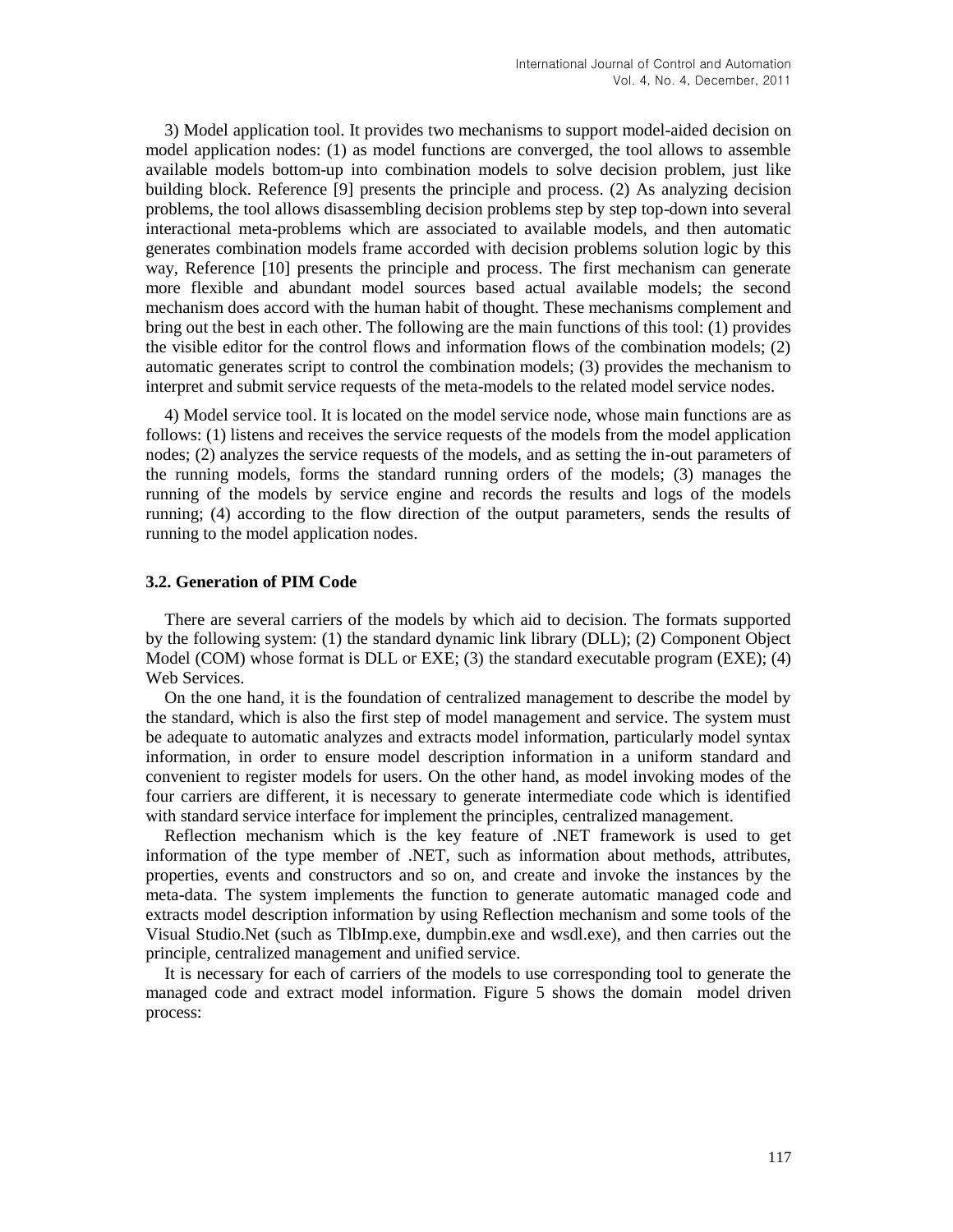

## **Domain-Driven Design**

**Figure 5. Multimedia Model Description Process**

1) COM model: extracts and analyzes the information of the COM file by using Tlbimp.exe, and then transforms to the assembly in the .NET Framework.

2) Dynamic link library model: extracts and analyzes the information of the DLL file by using Dumpbin.exe, and then transforms it to the assembly in the .NET Framework.

3) Web Services model: extracts and analyzes the information from the WSDL file, XSD file or .discomap file by using Wsdl.exe, and then transforms it to the assembly in the .NET Framework.

The process of generating the corresponding managed code by using technologies of the reflection is as follows:

1) Defines and load the assembly, and then creates instance by the Assembly type.

2) Gets available classes and global methods from the assembly by the Module type.

3) Gets the constructor's information such as name and parameters and so on, and then creates instance by using GetConstructors method or GetConstructor method of the Type type.

4) Gets the methods' information such as name, parameters and the type of return value and so on, and then gets the methods by using GetMethods method or GetMethod method of the MethodInfo type.

5) Gets the events' information such as name, corresponding procedure and the type and so on by the EventInfo type and add or remove event handler.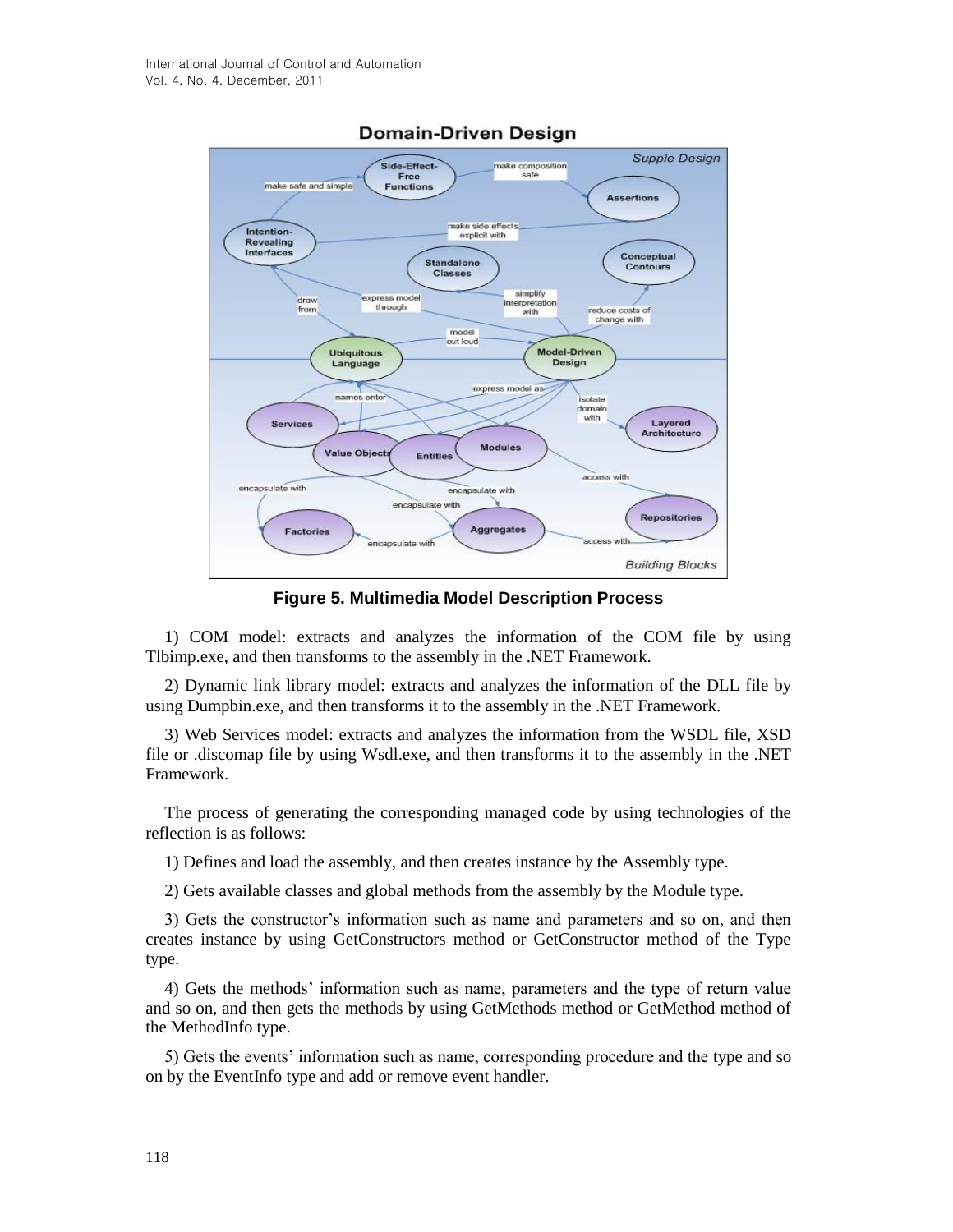6) Gets the properties' information such as name and type and so on, and then sets or gets value by using PropertyInfo type.

7) Gets the parameters' information such as name, type and location and so on by the ParameterInfo type.

#### **3.3. Model Application Frameworks**

The decision problem often is the complex problem which is formed by a series of subproblems and only can be solved by multi-models. There are two model application frames provided in the system as in figure 6. (1) Aimed at converging model functions, the tool allows assembling available models bottom-up into combination models to solve decision problem. (2) Aimed at analyzing decision problems, the tool allows disassembling decision problems top-down, and then automatic generates combination models frame. These functions are implemented under the principle that the operation interface and flow keep in line.



**Figure 6. Multimedia Model Application Frameworks**

1) Visual editing module. It is the visual editor aimed at assembling models and disassembling decision problems, by which information flow and control flow are edited. The properties of the decision problems and combination models are described by problem description sub-module. The relationships among the sub-problems' or sub-models' sequence, selection and circulation, are edited visually to generate the control flow which is consistent with the solutions of the decision problems by control flow definition sub-module. As the standard and descriptive information of the models is displayed by the model selection sub-module which is under the principle that selection is dominant by users and prompt is assisted by system, users can select the suited models. The relationships of the in-out parameters are set by information flow definition module.

2) Script generating module. The essential part of scrip generate is to make use of the information and relationship of the meta-problems to describe the user view. In the process, it is necessary to check whether the parameters and configuration of the model frames and combination models are logical and integrated, and then based EBNF format, generates .XML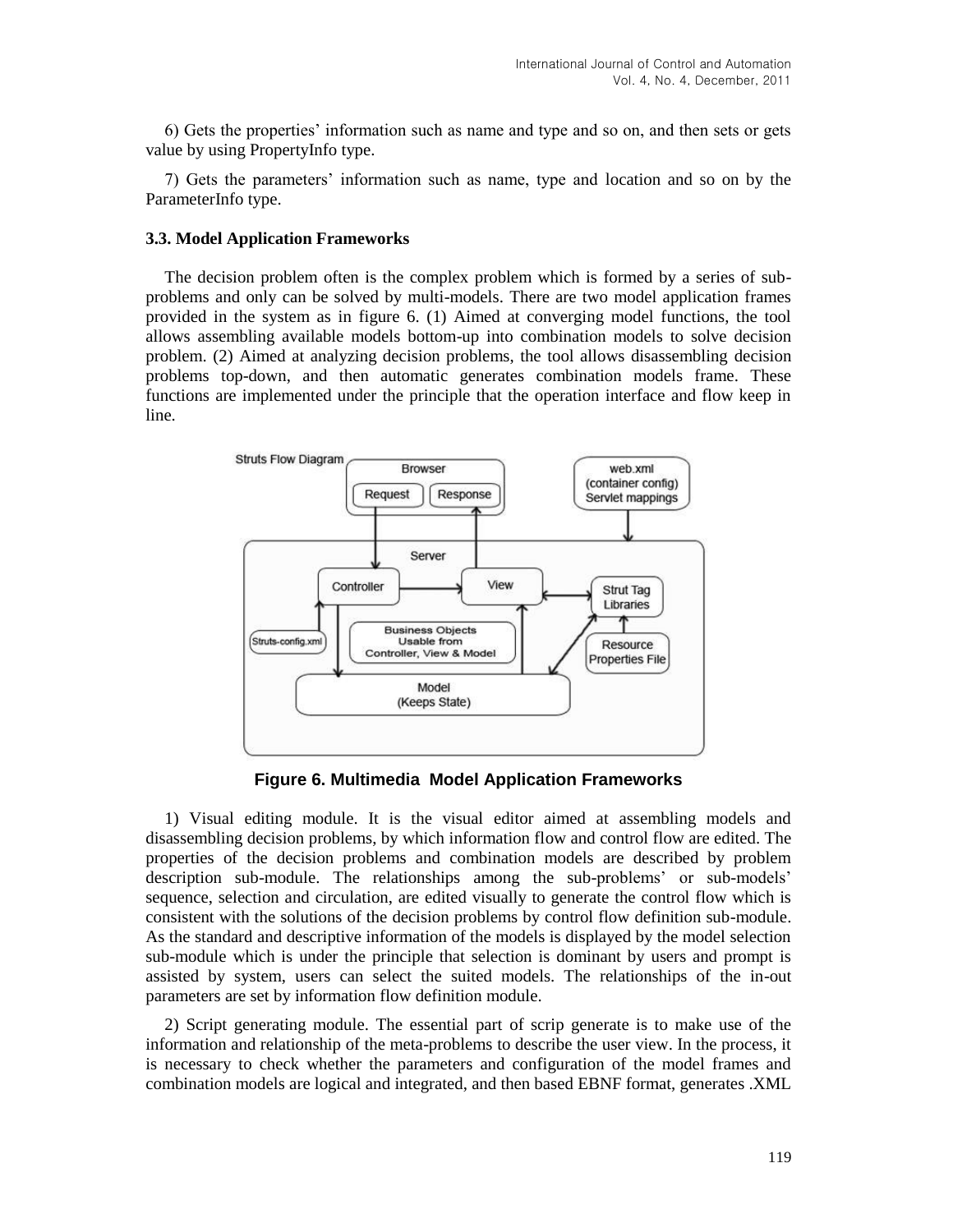script files which are logical and clear and can be validated. The model script is provided for the sophisticated users, which is shown in reference [9].

3) Service requesting module. It sends service request messages which are generated according to the control and information flow in scrip of machine view and parameter information to model service node, and then receives the results.

The rules of design and implementation of the system are as follows.

1) The rules of the standard control flow. The three basic structures between sub-models or sub-problems are sequence structure, selection structure and circulation structure according to structuring theory studied by G. Jacopini and C. Bohm. (1) Sequence structure. It means that the sub-models and sub-problems are executed in sequence, and parallel structure can be transform to sequence structure. (2) Circulation structure. It means that the sub-models and sub-problems are executed repeatedly under certain conditions. (3) Selection structure. It means that sub-models and sub-problems are executed under the certain conditions. Although these structures can be nested each other in theory, the nested level should be simplified.

2) The rules of the data preprocessing function modeled. The type, length and precision of the in-out parameters are different from each other in the process of parameters transmission. Therefore, it is necessary to implement data preprocessing such as the data transformation and data cleaning etc. in the process of defining information flow. The burden of the visual editing module is relieved and the procedure of decision problem solving becomes legible and pellucid by modeling the data preprocessing function.

3) The rules of the in-out parameters. The type of the parameters which express the connection character string is restricted as string type, and the read-write operations are executed by the models, when the models transfer parameters by the database. The type of the parameters which express the path of the data file is restricted as string type, and the operations of file are executed by the models, when the models transfer parameters by the data file. The parameters are needed to transform to data file or database, when the models transfer parameters by the multidimensional array.

## **4. Conclusion**

Model-Based Multimedia Software Development has many advantages over its few disadvantages. The idea of automatic code generation and effective communication between shareholders and stakeholders is something that is continually being researched. With the right process, Model-Based Development can conquer high complexity systems with more modeling and less coding ultimately being an effective way to develop software. Model-aided description is the key of enterprise modeling and decision support systems. Based on present available technology system, the general model management and service system is implemented in this paper by the author, which provides the functions for the different format models to manage and service on network and automatic analyze, extract and manage the model information. The two model application frames of the system are provided, which is model functions assembling and models frame generating. As the increasing of the model resource, decision problem become more complex, in future work we plan to study how to select model automatic and share model in hybrid environment.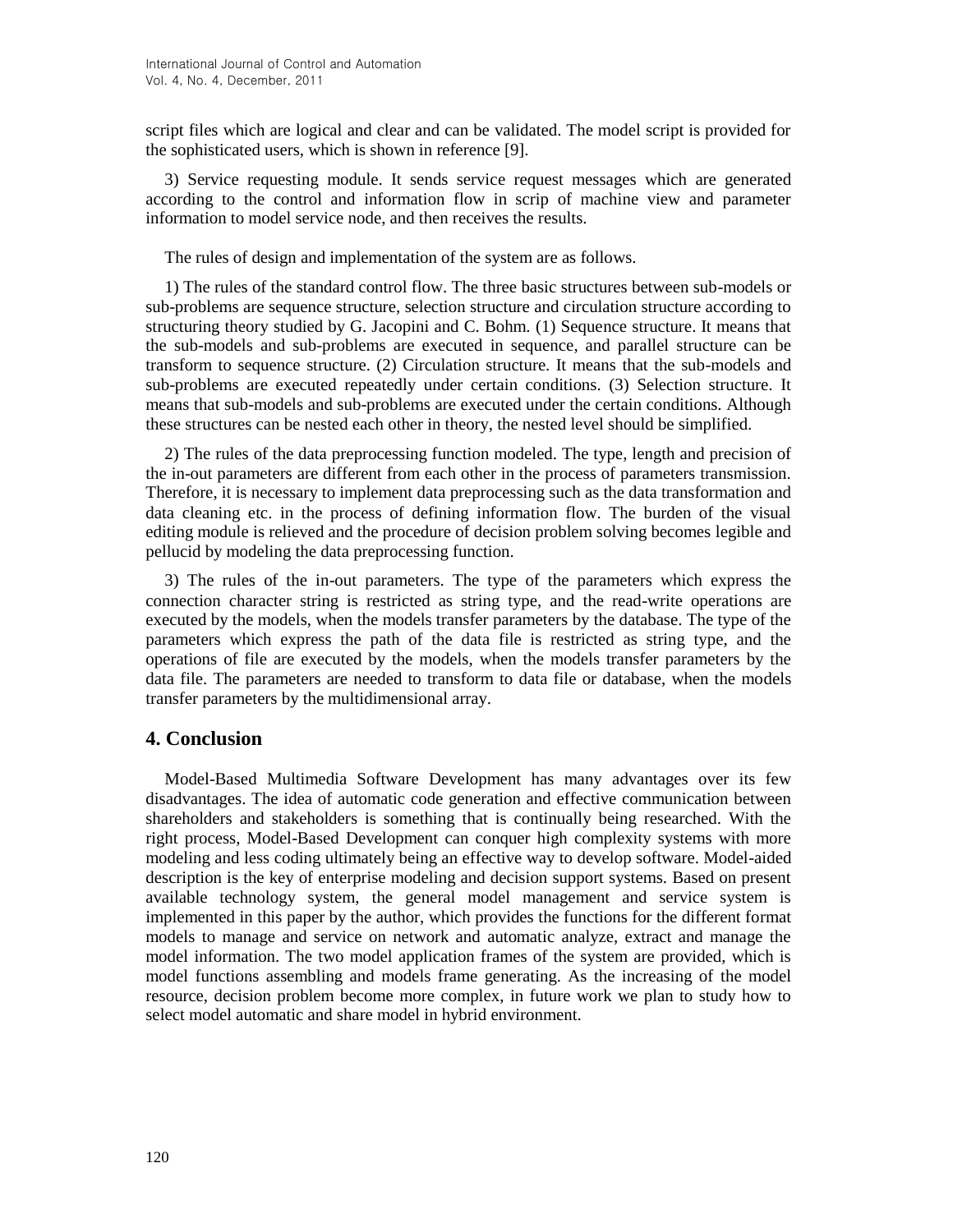### **References**

- [1] A. Martens and K. Heiko, "Automatic, Model-Based Software Performance Improvement for Componentbased Software Designs"[, http://citeseerx.ist.psu.edu/viewdoc/summary?doi=10.1.1.152.8697,](http://citeseerx.ist.psu.edu/viewdoc/summary?doi=10.1.1.152.8697) **(2007)**.
- [2] D. Niz, "Diagrams and Languages for Model-Based Software Engineering of Embedded Systems: UML and AADL", from [http://www.sei.cmu.edu/library/reportspapers.cfm,](http://www.sei.cmu.edu/library/reportspapers.cfm) **(2009)**.
- [3] D. Ziegenbein, R. Bosch and P. Braun, "AutoMoDe Model-Based Development of Automotive Software", [http://ieeexplore.ieee.org/Xplore/,](http://ieeexplore.ieee.org/Xplore/) **(2005)**.
- [4] M. Baleani, A. Ferrari and L. Mangeruca, "Correct-by-Construction Transformations across Design Environments for Model-Bases Embedded Software Development", [http://ieeexplore.ieee.org/Xplore/,](http://ieeexplore.ieee.org/Xplore/) **(2005)**.
- [5] M. Parastoo, D. Vegard and N. Tor, "Definitions and Approaches to Model Quality in Model-Based Software Development-A Review of Literature", [http://portal.acm.org,](http://portal.acm.org/) **(2009)**.
- [6] W. Grieskamp, N. Tillmann and M. Veanes, "Instrumenting Scenarios in a Model-Driven Development Environment", [http://research.microsoft.com/apps/pubs/default.aspx?id=77816,](http://research.microsoft.com/apps/pubs/default.aspx?id=77816) **(2004)**.
- [7] The Middleware Company, "Model Driven Development for J2EE Utilizing a Model Driven Architecture (MDA) Approach", [http://www.omg.org/mda/mda\\_files/MDA\\_Comparison-TMC\\_final.pdf,](http://www.omg.org/mda/mda_files/MDA_Comparison-TMC_final.pdf) **(2003)** June.
- [8] C. Buckl, A. Knoll and S. Gerhard, "Model-Based Development of Fault-tolerant Embedded Software", http://ieeexplore.ieee.org/Xplore/, **(2007)**.
- [9] S. Bohner and S. Mohan, "Model-Based Engineering of Software: Three Productivity Perspectives", [http://ieeexplore.ieee.org/Xplore/,](http://ieeexplore.ieee.org/Xplore/) **(2009)**.
- [10] P. Bowler and T. Gordon, "Model-Based Software Engineering", [http://ieeexplore.ieee.org/Xplore/.](http://ieeexplore.ieee.org/Xplore/) **(2008)**.
- [11] J. Jacky, M. Veanes, C. Campbell and W. Schulte, "Model-Based Software Testing and Analysis with C#", [http://www.cambridge.org/gb/knowledge/isbn/item1163498/?site\\_locale=en\\_GB.](http://www.cambridge.org/gb/knowledge/isbn/item1163498/?site_locale=en_GB) **(2008)**.
- [12] S. Miller, M. Whalen and D. Cofer, "Software Model Checking Takes Off", from [http://portal.acm.org.](http://portal.acm.org/) **(2011)** January.
- [13] Microsoft. Model-Based Testing. [http://msdn.microsoft.com/en-us/library/ee620469.aspx.](http://msdn.microsoft.com/en-us/library/ee620469.aspx)
- [18] Microsoft Model-Driven Development. http://msdn.microsoft.com/en-us/library/aa964145.aspx#mdldrvdv \_topic1
- [19] IBM. An introduction to Model Driven Architecture. http://www.ibm.com/developerworks/rational/library/ 3100.html